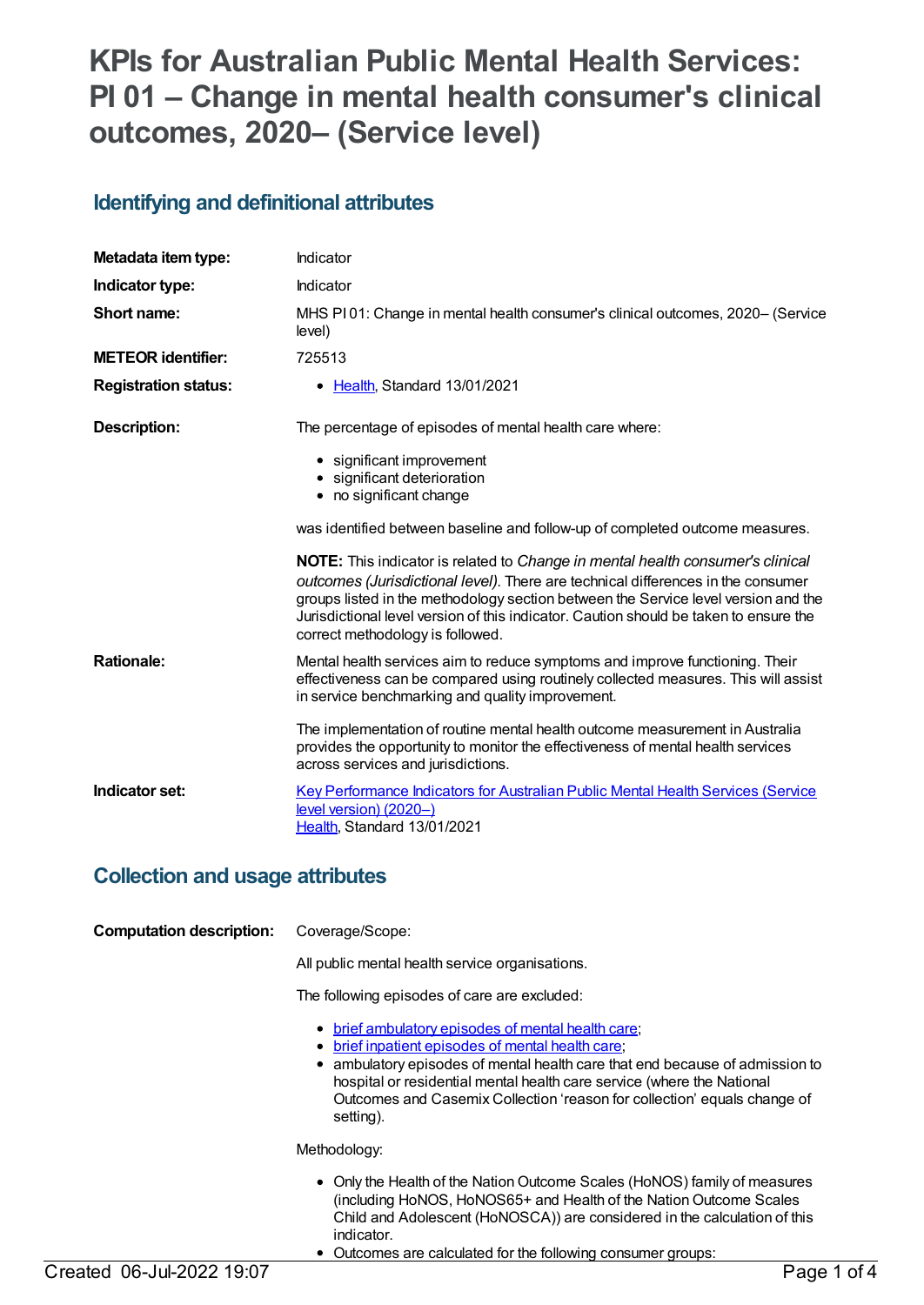\* Group A: Consumers separated from hospital. All people who were discharged from an acute admitted patient mental health care service within the reference period. Scores should be calculated as the difference between the total score recorded at admission (the 'baseline') and discharge (the 'follow-up').

\* Group B: Consumers discharged from ambulatory care. All people who were discharged from an ambulatory care episode within the reference period. Scores should be calculated as the difference between the total score recorded at admission to the episode (the 'baseline'), and discharge from the episode (the 'follow-up'). Ambulatory episodes that are completed because the consumer was admitted to hospital or residential mental health care must be excluded from the analysis that is, where the NOCC 'reason for collection' equals change of setting.

\* Group C: Consumers in ongoing ambulatory care. All people who have an 'open' ambulatory episode of care at the end of the reference period. Scores should be calculated as the difference between the total score recorded on the first occasion rated within the reference period which will be either admission or review, (the 'baseline') and the last occasion rated which will be a review (the 'follow-up') in the same reference period.

\* Group D: Consumers discharged from residential mental health care. All people who were discharged from a residential mental health service unit within the reference period, excluding statistical separations. Scores should be calculated as the difference between the total score recorded at admission (the 'baseline') and discharge (the 'follow-up').

- Group change analyses can only be determined for episodes of care where both baseline and follow-up ratings are present. This excludes specific episodes defined by the NOCC data collection protocol as not requiring follow-up as well as episodes where either the baseline or follow-up measure is not available.
- The total score is determined for each individual baseline and follow-up score. This is the sum total of the 12 HoNOS/HoNOS65+ scales or the first 13 items of the 15 HoNOSCA. Where one or more of the HoNOS, HoNOS65+ or HoNOSCA items have not been completed correctly, the collection occasion should only be regarded as valid and complete if: \* For the HoNOS/HoNOS65+, a minimum of 10 of the 12 items have a valid severity rating (i.e. a rating of either 0, 1, 2, 3 or 4);

\* For the HoNOSCA, a minimum of 11 of the first 13 items have a valid severity rating;

\* There are no corrections made for missing items.

- Scores are classified as outcomes measures, i.e. 'significant improvement', 'significant deterioration' or 'no significant change', based on the effect size statistic.
- The reference period for this indicator is typically a single financial year, and the impact of modifying the reference period is unknown.

#### Definition notes:

- For the purposes of this key performance indicator, a medium effect size of 0.5 is used to assign outcome scores to the three outcome categories. A medium effect size is equivalent to an individual change score of at least one half (0.5) of a standard deviation.
- Individual episodes are classified as either: 'significant improvement' if the effect size index is greater than or equal to positive 0.5; 'significant deterioration' if the effect size index is less than or equal to negative 0.5; or 'no change' if the index is greater than negative 0.5 and less than positive 0.5.
- Analyses of the 2010–11 national pool of NOCC data identified that for: Inpatient and ambulatory settings- a four point threshold indicates a medium effect size. In practice this means an individual change score of at least four points equates to a medium effect size and significant change. This threshold is the same for all three HoNOS measures.

\* Residential settings- a five point threshold indicates a medium effect size. In practice this means an individual change score of a least five points equates to a medium effect size and significant change. There was only sufficient data to construct the HoNOS measure.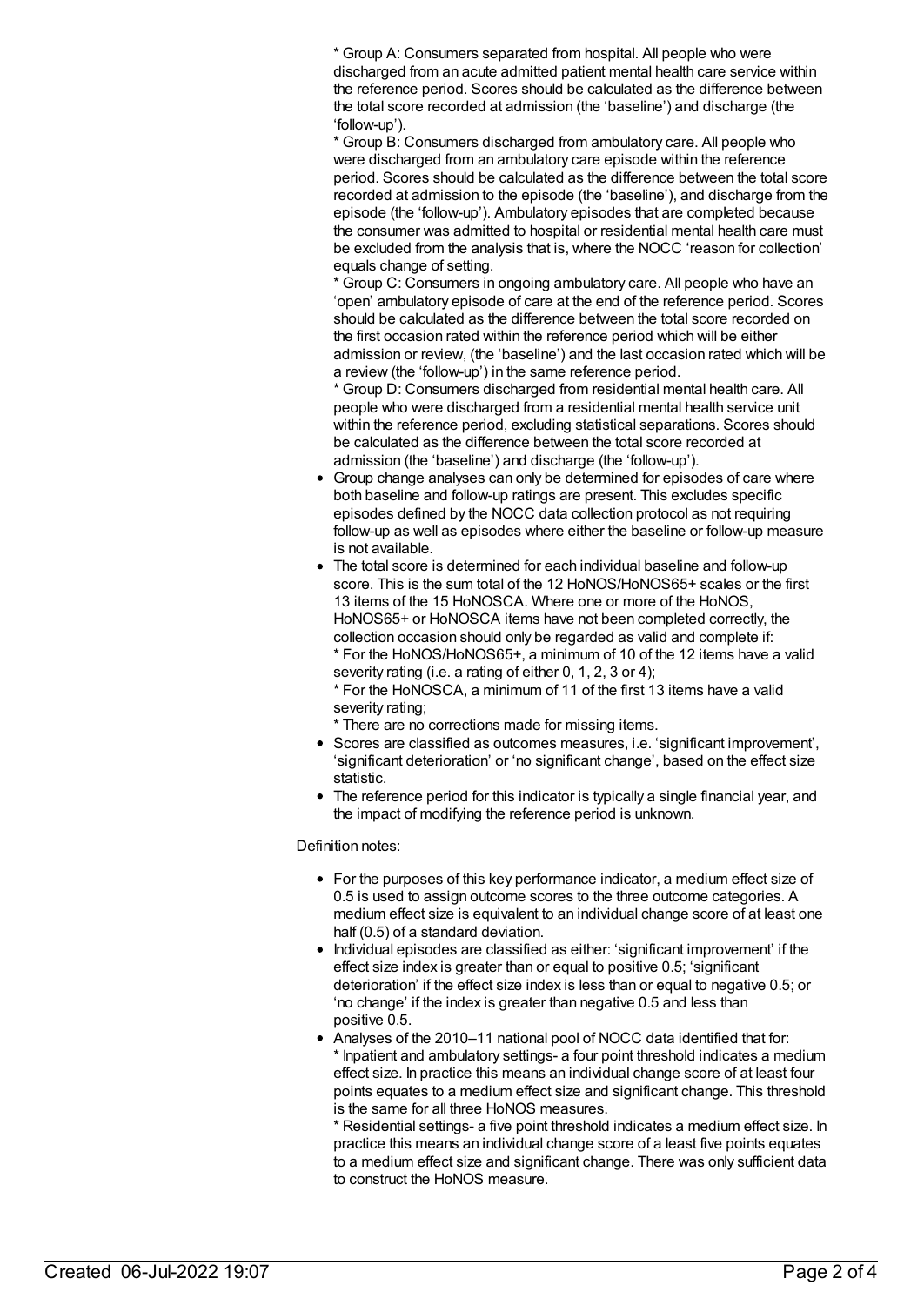| <b>Computation:</b> | (Numerator $\div$ Denominator) x 100                                                                                                                                                                                                                                                                   |
|---------------------|--------------------------------------------------------------------------------------------------------------------------------------------------------------------------------------------------------------------------------------------------------------------------------------------------------|
|                     | Calculated separately for each consumer group.                                                                                                                                                                                                                                                         |
| Numerator:          | Number of completed or ongoing episodes of mental health care with completed<br>outcome measures, partitioned by mental health setting, where significant<br>improvement/significant deterioration/no significant change was identified between<br>baseline and follow-up within the reference period. |
| Denominator:        | Number of completed or ongoing episodes of mental health care with completed<br>outcome measures, partitioned by mental health setting within the reference period.                                                                                                                                    |
| Disaggregation:     | Service variables: target population (adult only)                                                                                                                                                                                                                                                      |
|                     | Consumer attributes: diagnosis, age, Socio-Economic Indexes for Areas (SEIFA),<br>remoteness, Indigenous status                                                                                                                                                                                        |

## **Representational attributes**

| <b>Representation class:</b> | Percentage    |
|------------------------------|---------------|
| Data type:                   | Real          |
| Unit of measure:             | Service event |
| Format:                      | N[NN].N       |
|                              |               |

## **Indicator conceptual framework**

**[Effectiveness](https://meteor.aihw.gov.au/content/721196)** 

**Framework and**

| dimensions:                                        |                                                                                                                                                                                                                                                                                                                                                                                                                                                                                                                                                        |  |
|----------------------------------------------------|--------------------------------------------------------------------------------------------------------------------------------------------------------------------------------------------------------------------------------------------------------------------------------------------------------------------------------------------------------------------------------------------------------------------------------------------------------------------------------------------------------------------------------------------------------|--|
| <b>Accountability attributes</b>                   |                                                                                                                                                                                                                                                                                                                                                                                                                                                                                                                                                        |  |
| <b>Benchmark:</b>                                  | Levels at which the indicator can be useful for benchmarking:                                                                                                                                                                                                                                                                                                                                                                                                                                                                                          |  |
|                                                    | $\bullet$ service unit<br>• mental health service organisation<br>regional group of services<br>٠<br>• state/territory.                                                                                                                                                                                                                                                                                                                                                                                                                                |  |
| Further data development /<br>collection required: | The NOCC maintained by the Australian Government Department of Health<br>compiles all state and territory consumer outcomes data on an annual data<br>submission basis. However, the NOCC does not allow linkage of episodes of care<br>across financial years.                                                                                                                                                                                                                                                                                        |  |
|                                                    | This limitation does not exist for states and territories own data sets.                                                                                                                                                                                                                                                                                                                                                                                                                                                                               |  |
|                                                    | A proxy solution using a subset of episodes, which have commenced within the<br>same financial year, are used for producing this indicator from the NOCC.<br>Compared to data constructed from state and territory data sets and using<br>complete episodes, this limitation is likely to result in calculation of the indicator<br>based on a significantly smaller pool of episodes. It may also have a systematic<br>effect on apparent results on this indicator, but the direction and size of this effect<br>has not been systematically tested. |  |
|                                                    | Longer term, a process is needed that allows data reported by states and<br>territories to the NOCC for consumers who begin an episode in a given year to be<br>tracked when the episode continues into subsequent years. Work is underway to<br>build an episode identifier into the NOCC. Additionally, consistent, cross-year use<br>of service identifiers and unique identifiers for consumers is necessary to enable<br>full capacity to construct this indicator.                                                                               |  |